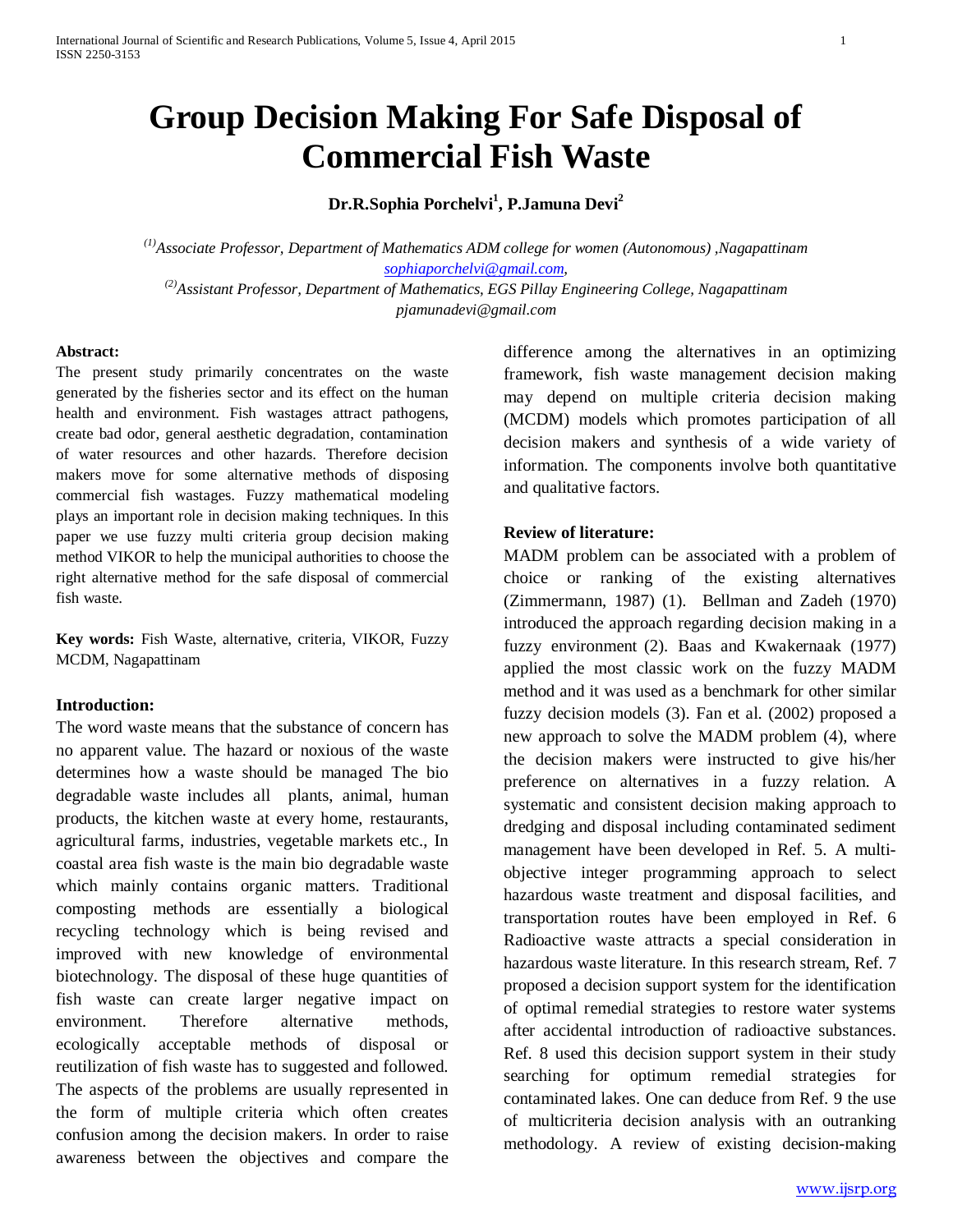approaches at hazardous waste management regulatory agencies in the United States and Europe is presented in Ref.10. The hazards of contaminated dredged material disposal and the associated risks and costs which are highly uncertain have been incorporated in the decision analysis using fuzzy set theory in ref 11. A crisp and a fuzzy approach which are applied in dam safety and nuclear industries for risk-based decision analysis are investigated in Ref. 12. One can infer from Ref. 13 the use of the approaches investigated in their former paper for the management of contaminated ground water resources problem. VIKOR initiated by Ref.14, of which the compromise solution should have a maximum group utility (majority rule) and minimum individual regret of the opponent, is proposed to deal with multicriteria decision-making problems. A fuzzy approach has been applied to classical VIKOR to capture the imprecision in the evaluations of the decision makers. The use of fuzzy VIKOR is summarized (15, 16). Various defuzzification strategies have been suggested in the literature. Here we have chosen to use the graded mean integration approach (17).have proposed a fuzzy VIKOR multicriteria decision analysis for the selection of the most appropriate hazardous waste treatment methodology (18). Then, an application was presented to show the potential of the proposed methodology for the case of Istanbul. Chitrasen Samantra,andProf. Saurav Datta used fuzzy VIKOR in selecting the supplier (19).Decision-Making In Fuzzy Environment VIKOR stands for 'VlseKriterijumska Optimizacija I Kompromisno Resenje', means multi-criteria optimization and compromise solution was developed by Opricovic in late 1998 (Opricovic and Tzeng, 2004). (20) VIKOR method is popularly known as multi-criteria decision making method based on ideal point technique (Opricovic and Tzeng, 2007) (21). the positive-ideal solutions (best) value and negative-ideal solutions(worst) value for all criterion ratings (Wu and Liu, 2011; Kannan et al., 2009) (22).Select the best alternative in VIKOR by choosing  $Q(A(m))$  as a best compromise solution with minimum value of Q and must have to satisfy with the conditions (Park et al., 2011) (23)

## **Objective and methodology:**

The objective is to help decision makers to choose the appropriate method for safe disposal of fish wastages using MCDM and fuzzy VIKOR method using linguistic data from the decision makers.

The alternative methods proposed to dispose/reutilize the commercial fish waste are as following:

1. Ocean disposal: 2. Landfill disposal: 3. Land application: 4. Processing for reutilization:

## **Justification:**

Safe disposal of fish waste is an important task in managing the municipal solid waste. Managing this huge waste is a daunting task and disposing them at the dumping yards will have an adverse effect on the environment. Selection of best method enhances the environment and human health. Decision makers need mathematical modeling for making their decisions to optimize the offsetting of the waste and increase the benefits. Therefore the proposed model for group decision makers has been used to evaluate and select the most suitable method for this area for safe disposal of commercial fish waste.



#### **Case study in Nagapattinam area**:

The present work focuses on the fish waste generated in the Nagapattinam town, South India and its practical disposal or reutilization. The average fish waste generated during fish dressing in each stall is approximately 600 Kg per day and more than 600 Kg on Sundays (personal communication from stall owners). Thus the market generates 18 tons/month and 200 tons/year approximately. Therefore managing this huge waste is a daunting task. Hence the decision makers in the municipality office need to go for disposing methods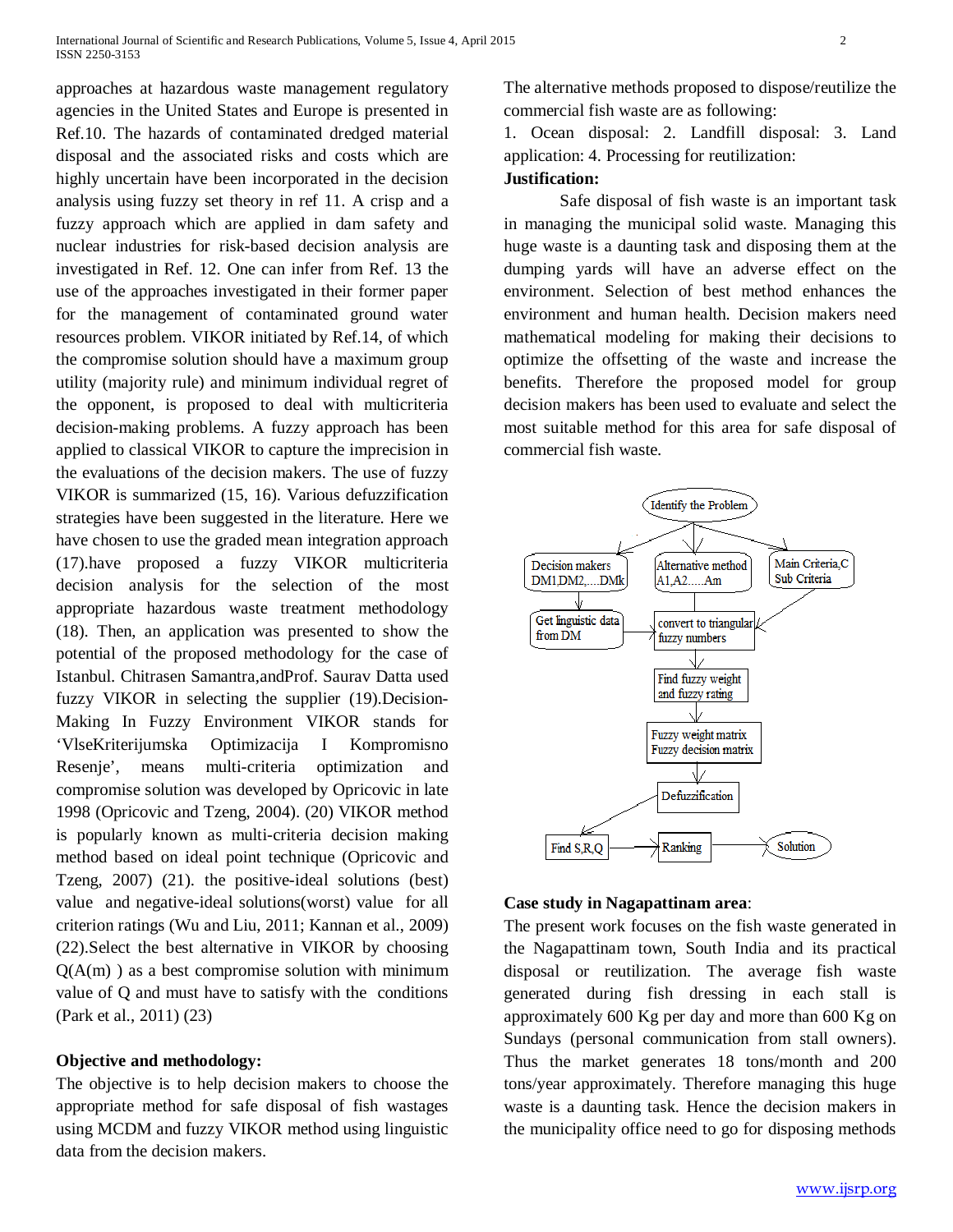International Journal of Scientific and Research Publications, Volume 5, Issue 4, April 2015 3 ISSN 2250-3153

for safe disposal of fish waste. There are four alternative methods

A1: Ocean Disposal;

A2: Landfill Disposal;

A3: Land application;

A4: Processing for reutilization

Three main criteria were identified and they are as follows:

MC1: Minimize Economic cost

MC2: Minimize Risk factors

MC3: Maximize technical aspects

And sub criteria under MC1 are C1 to C3, sub criteria under MC2 are C4 to C6 and for MC3 sub criteria are C7 to C9

C1: Capital Cost C2: Maintenance Cost;

C3: Labor Cost C4: Human health risk;

C5: Transportation risk ; C6: Ecological risk;

C7: Offsetting Waste; C8: Economic Benefits;

C9: Endurance

Decision makers have used five linguistic variables rating alternative methods and also for rating criterions. Table 1 below shows the weights of linguistic variab Table 2 shown below represents the linguistic variables for ratings

| Linguistic variables for weights |                    |  |  |  |  |  |
|----------------------------------|--------------------|--|--|--|--|--|
| Very low                         | (0,0,0.25)         |  |  |  |  |  |
| Low                              | (0, 0.25, 0.50)    |  |  |  |  |  |
| Medium                           | (0.25, 0.50, 0.75) |  |  |  |  |  |
| High                             | (0.50, 0.75, 1)    |  |  |  |  |  |
| Very high                        | (0.75, 1, 1)       |  |  |  |  |  |

| Linguistic variables for ratings |                    |  |  |  |  |  |
|----------------------------------|--------------------|--|--|--|--|--|
| Very poor                        | (0,0,0.25)         |  |  |  |  |  |
| Poor                             | (0, 0.25, 0.50)    |  |  |  |  |  |
| Fair                             | (0.25, 0.50, 0.75) |  |  |  |  |  |
| Good                             | (0.50, 0.75, 1)    |  |  |  |  |  |
| Very good                        | (0.75, 1, 1)       |  |  |  |  |  |

Next, the calculated fuzzy numbers of importance weight for each criterion by three decision makers is represent in the table 3.

|                | DM1            | DM <sub>2</sub> | DM3            |
|----------------|----------------|-----------------|----------------|
| C1             | (0.75, 1, 1)   | (0.75, 1, 1)    | (0.75, 1, 1)   |
| C <sub>2</sub> | (0.5, 0.75, 1) |                 | (0.5, 0.75, 1) |
|                |                | 0.75)           |                |
| C <sub>3</sub> | (0.5, 0.75, 1) | (0.75, 1, 1)    | (0.5, 0.75, 1) |
| C4             |                |                 | (0.5, 0.75, 1) |

|                | 0.75)          | 0.75)          |                |
|----------------|----------------|----------------|----------------|
| C5             |                | (0.5, 0.75, 1) | (0.5, 0.75, 1) |
|                | 0.75)          |                |                |
| C6             | (0.25, 0.5,    | (0.75, 1, 1)   | (0.5, 0.75, 1) |
|                | 0.75)          |                |                |
| C7             | (0.5, 0.75, 1) | (0.5, 0.75, 1) | (0.25, 0.5,    |
|                |                |                | 0.75)          |
| C <sub>8</sub> | (0.75, 1, 1)   |                | (0.5, 0.75, 1) |
|                |                | 0.75)          |                |
| C9             | (0.25, 0.5,    | (0.5, 0.75, 1) | (0.25, 0.5,    |
|                | 0.75)          |                | 0.75)          |

 Table 3: Importance weight of Criteria in terms of fuzzy numbers

Next, the rating of alternative method with respect to decision makers is shown

Fuzzy value for Alternative 1- Ocean Disposal:

| for<br>(0.5)<br>(0.<br>(0.7)<br>(0.5,<br>(0,0,<br>(0,0.<br>(0.7)<br>(0,0.<br>(0.5,<br>D<br>0.25<br>,0.75,<br>75,<br>0.75,<br>25,0.<br>25,0.<br>0.75,<br>5,1,1<br>5,1,1<br>1)<br>1,1<br>1)<br>5)<br>5)<br>1)<br>$\mathcal{E}$<br>$\mathcal{E}$<br>$\mathcal{E}$<br>$\mathcal{L}$<br>(0.25,<br>0.5,<br>(0.<br>(0.5,<br>(0.5,<br>(0, 0, 0)<br>(0.2)<br>(0,0.<br>(0.5,<br>(0.5,<br>D<br>0.75)<br>5,0<br>0.75,<br>0.75,<br>25,0.<br>0.75,<br>25,0.<br>0.75,<br>5,0.5<br>M<br>.75<br>1)<br>1)<br>5)<br>,0.75<br>1)<br>5)<br>1)<br>,1)<br>$\mathcal{E}$<br>$\overline{2}$<br>(0.7)<br>(0.7)<br>(0.2)<br>(0.75,<br>(0.<br>(0.5,<br>(0,0,<br>(0.2)<br>(0.5,<br>D<br>5,0.5<br>5,0<br>5,1,1<br>0.75,<br>0.25<br>5,1,1<br>5,0.5<br>0.75,<br>1,1)<br>M<br>.75<br>,0.75<br>1)<br>,0.75<br>1)<br>$\lambda$<br>$\lambda$<br>$\lambda$<br>,1)<br>$\lambda$<br>$\mathcal{E}$<br>3<br>Fuzzy value for Alternative 2 - Landfil Disposal:<br>C <sub>2</sub><br>C <sub>3</sub><br>C <sub>4</sub><br>C7<br>C8<br>C <sub>6</sub><br>C9<br>$\overline{C}$<br>C<br>5<br>$\mathbf{1}$<br>(0.<br>(0.<br>(0.2)<br>(0.2)<br>(0.2)<br>(0,0.<br>(0,0.<br>(0.25,<br>(0.25,<br>D<br>25,<br>5,0.5<br>25,0.<br>25,<br>25,0.<br>0.5, 0.<br>0.5, 0.<br>5,0.5<br>5,0.5<br>M<br>0.5<br>,0.75<br>,0.75<br>5)<br>0.5<br>5)<br>75)<br>,0.75<br>75)<br>,0.<br>,0.<br>$\mathcal{E}$<br>$\lambda$<br>$\lambda$<br>$\mathbf{1}$<br>75)<br>75)<br>(0.<br>(0.2)<br>(0.2)<br>(0.2)<br>(0.<br>(0.2)<br>(0.5, 0.<br>(0,0.<br>D<br>5,0<br>5,0.5<br>5,0.5<br>25,<br>25,0.<br>5,0.5<br>5,0.5<br>75,1)<br>75,1)<br>.75<br>,0.75<br>,0.75<br>0.5<br>,0.75<br>,0.75<br>5)<br>,1)<br>,0.<br>$\lambda$<br>$\lambda$<br>$\mathcal{E}$<br>$\lambda$<br>75)<br>(0.<br>(0.2)<br>(0.<br>(0.2)<br>(0.2)<br>(0.5,<br>(0.5,<br>(0.5, 0.<br>(0.25,<br>D<br>5,0<br>0.75,<br>0.75,<br>5,0.5<br>25,<br>5,0.5<br>75,1)<br>5,0.5<br>0.5, 0.<br>M<br>.75<br>1)<br>,0.75<br>0.5<br>,0.75<br>,0.75<br>75)<br>1)<br>,1)<br>,0.<br>$\mathcal{E}$<br>$\mathcal{E}$<br>$\lambda$<br>3<br>75)<br>Fuzzy value for Alternative 3- land application:<br>$\mathcal{C}$<br>C <sub>5</sub><br>$\bigcap$<br>$\mathcal{C}_{\mathcal{C}}$<br>$\mathcal{C}_{\mathcal{C}}$ | D<br>M                           | C <sub>1</sub> | $\mathcal{C}$<br>$\overline{2}$ | C <sub>3</sub> | C <sub>4</sub> | C <sub>5</sub> | C6 | C7 | C8 | C9       |  |
|-------------------------------------------------------------------------------------------------------------------------------------------------------------------------------------------------------------------------------------------------------------------------------------------------------------------------------------------------------------------------------------------------------------------------------------------------------------------------------------------------------------------------------------------------------------------------------------------------------------------------------------------------------------------------------------------------------------------------------------------------------------------------------------------------------------------------------------------------------------------------------------------------------------------------------------------------------------------------------------------------------------------------------------------------------------------------------------------------------------------------------------------------------------------------------------------------------------------------------------------------------------------------------------------------------------------------------------------------------------------------------------------------------------------------------------------------------------------------------------------------------------------------------------------------------------------------------------------------------------------------------------------------------------------------------------------------------------------------------------------------------------------------------------------------------------------------------------------------------------------------------------------------------------------------------------------------------------------------------------------------------------------------------------------------------------------------------------------------------------------------------------------------------------------------------|----------------------------------|----------------|---------------------------------|----------------|----------------|----------------|----|----|----|----------|--|
|                                                                                                                                                                                                                                                                                                                                                                                                                                                                                                                                                                                                                                                                                                                                                                                                                                                                                                                                                                                                                                                                                                                                                                                                                                                                                                                                                                                                                                                                                                                                                                                                                                                                                                                                                                                                                                                                                                                                                                                                                                                                                                                                                                               | s.<br>$\delta$ les $M$<br>ار $1$ |                |                                 |                |                |                |    |    |    |          |  |
|                                                                                                                                                                                                                                                                                                                                                                                                                                                                                                                                                                                                                                                                                                                                                                                                                                                                                                                                                                                                                                                                                                                                                                                                                                                                                                                                                                                                                                                                                                                                                                                                                                                                                                                                                                                                                                                                                                                                                                                                                                                                                                                                                                               |                                  |                |                                 |                |                |                |    |    |    |          |  |
|                                                                                                                                                                                                                                                                                                                                                                                                                                                                                                                                                                                                                                                                                                                                                                                                                                                                                                                                                                                                                                                                                                                                                                                                                                                                                                                                                                                                                                                                                                                                                                                                                                                                                                                                                                                                                                                                                                                                                                                                                                                                                                                                                                               |                                  |                |                                 |                |                |                |    |    |    |          |  |
|                                                                                                                                                                                                                                                                                                                                                                                                                                                                                                                                                                                                                                                                                                                                                                                                                                                                                                                                                                                                                                                                                                                                                                                                                                                                                                                                                                                                                                                                                                                                                                                                                                                                                                                                                                                                                                                                                                                                                                                                                                                                                                                                                                               |                                  |                |                                 |                |                |                |    |    |    |          |  |
|                                                                                                                                                                                                                                                                                                                                                                                                                                                                                                                                                                                                                                                                                                                                                                                                                                                                                                                                                                                                                                                                                                                                                                                                                                                                                                                                                                                                                                                                                                                                                                                                                                                                                                                                                                                                                                                                                                                                                                                                                                                                                                                                                                               |                                  |                |                                 |                |                |                |    |    |    |          |  |
|                                                                                                                                                                                                                                                                                                                                                                                                                                                                                                                                                                                                                                                                                                                                                                                                                                                                                                                                                                                                                                                                                                                                                                                                                                                                                                                                                                                                                                                                                                                                                                                                                                                                                                                                                                                                                                                                                                                                                                                                                                                                                                                                                                               |                                  |                |                                 |                |                |                |    |    |    |          |  |
|                                                                                                                                                                                                                                                                                                                                                                                                                                                                                                                                                                                                                                                                                                                                                                                                                                                                                                                                                                                                                                                                                                                                                                                                                                                                                                                                                                                                                                                                                                                                                                                                                                                                                                                                                                                                                                                                                                                                                                                                                                                                                                                                                                               | $ght^M_2$ ted <sup>2</sup>       |                |                                 |                |                |                |    |    |    | (0.5, 0. |  |
|                                                                                                                                                                                                                                                                                                                                                                                                                                                                                                                                                                                                                                                                                                                                                                                                                                                                                                                                                                                                                                                                                                                                                                                                                                                                                                                                                                                                                                                                                                                                                                                                                                                                                                                                                                                                                                                                                                                                                                                                                                                                                                                                                                               |                                  |                |                                 |                |                |                |    |    |    |          |  |
|                                                                                                                                                                                                                                                                                                                                                                                                                                                                                                                                                                                                                                                                                                                                                                                                                                                                                                                                                                                                                                                                                                                                                                                                                                                                                                                                                                                                                                                                                                                                                                                                                                                                                                                                                                                                                                                                                                                                                                                                                                                                                                                                                                               |                                  |                |                                 |                |                |                |    |    |    |          |  |

|  | $(0.7 \mid (0.5, \mid (0. \mid (0. \mid (0.2 \mid (0. \mid (0. \mid (0. \mid (0. \mid (0.$ |  |  |  |  |
|--|--------------------------------------------------------------------------------------------|--|--|--|--|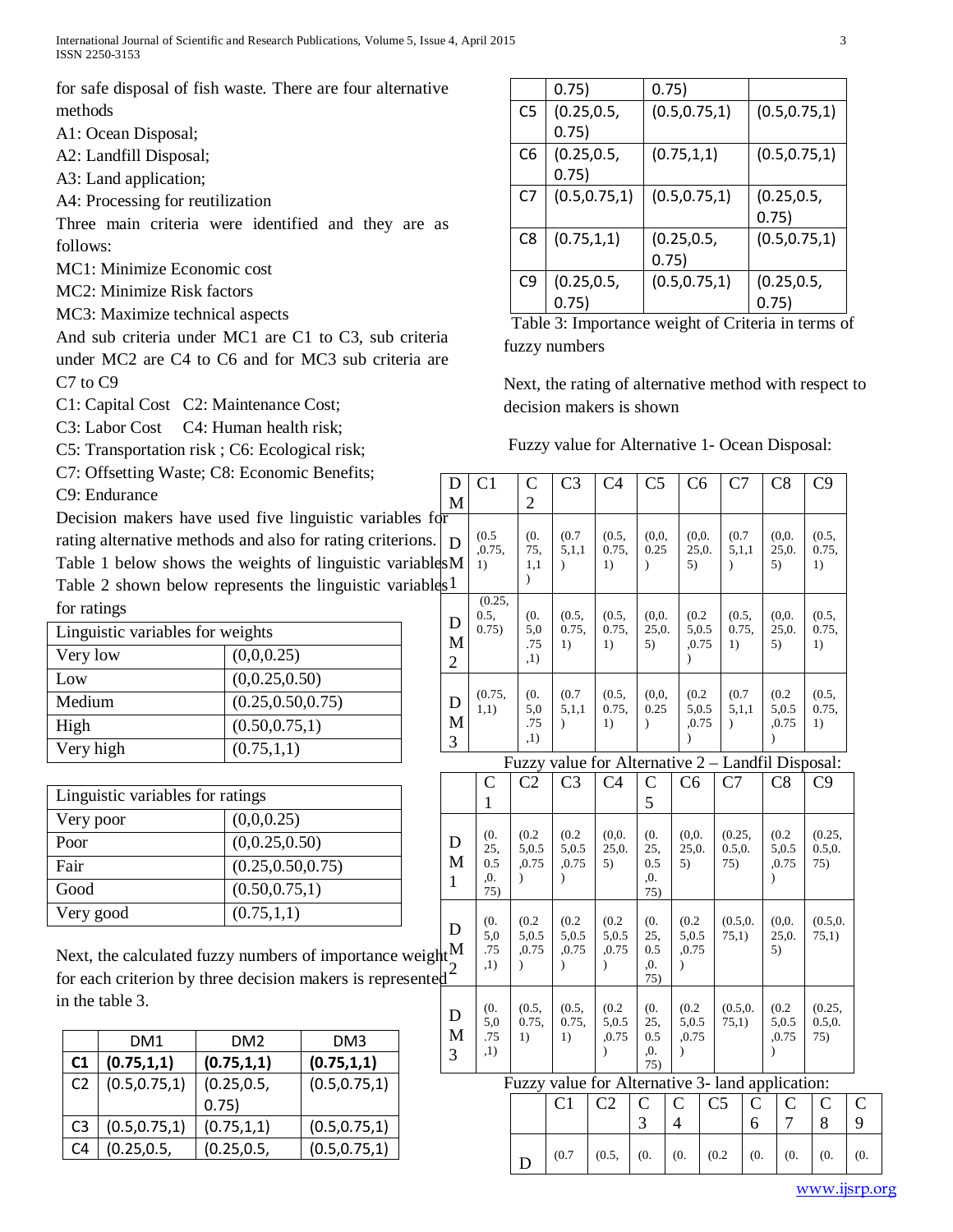International Journal of Scientific and Research Publications, Volume 5, Issue 4, April 2015 4 ISSN 2250-3153

| M                     | 5,1,1                | 0.75.<br>1)             | 5,0<br>.75<br>,1)        | 5,0<br>.75<br>,1)        | 5,0.5<br>,0.75       | 75,<br>1,1                      | 5,0<br>.75<br>,1)         | 5,0<br>.75<br>,1) | 5,0<br>.75<br>,1)        |
|-----------------------|----------------------|-------------------------|--------------------------|--------------------------|----------------------|---------------------------------|---------------------------|-------------------|--------------------------|
| D<br>M<br>2           | (0.5,<br>0.75,<br>1) | (0.2)<br>5,0.5<br>,0.75 | (0.<br>5,0<br>.75<br>,1) | (0.<br>5,0<br>.75<br>,1) | (0.5,<br>0.75,<br>1) | (0.<br>5,0<br>.75<br>,1)        | (0.<br>75,<br>1,1         | (0.<br>75,<br>1,1 | (0.<br>5,0<br>.75<br>,1) |
| $\mathbf D$<br>M<br>3 | (0.5,<br>0.75,<br>1) | (0.2)<br>5,0.5<br>,0.75 | (0.<br>75,<br>1,1        | (0.<br>5,0<br>.75<br>,1) | (0.7)<br>5,1,1       | (0.<br>25,<br>0.5<br>,0.<br>75) | (0.<br>5,0<br>.75<br>, 1) | (0.<br>75,<br>1,1 | (0.<br>75,<br>1,1        |

Fuzzy value for Alternative 4- Processing for reutilization:

|                          | C <sub>1</sub>       | C <sub>2</sub>          | C <sub>3</sub>       | C <sub>4</sub>       | C <sub>5</sub>       | C <sub>6</sub>       | C7                   | C8                  | C9                   |
|--------------------------|----------------------|-------------------------|----------------------|----------------------|----------------------|----------------------|----------------------|---------------------|----------------------|
| D<br>M<br>1              | (0.7)<br>5,1,<br>1)  | (0.5, 0)<br>.75,1)      | (0.5,<br>0.75<br>,1) | (0.7)<br>5,1,<br>1)  | (0.5,<br>0.75<br>,1) | (0.7)<br>5.1,<br>1)  | (0.5,<br>0.75<br>,1) | (0.7)<br>5,1,<br>1) | (0.5,<br>0.75<br>,1) |
| D<br>M<br>$\overline{2}$ | (0.7)<br>5,1,<br>1)  | (0.25,<br>0.5.0.<br>75) | (0.5,<br>0.75<br>,1) | (0.5,<br>0.75<br>,1) | (0.5,<br>0.75<br>,1) | (0.7)<br>5,1,<br>1)  | (0.5,<br>0.75<br>,1) | (0.7)<br>5,1,<br>1) | (0.7)<br>5,1,<br>1)  |
| D<br>M<br>3              | (0.5,<br>0.75<br>,1) | (0.5, 0)<br>.75,1)      | (0.7)<br>5.1,<br>1)  | (0.7)<br>5,1,<br>1)  | (0.5,<br>0.75<br>,1) | (0.5,<br>0.75<br>,1) | (0.7)<br>5,1,<br>1)  | (0.7)<br>5,1,<br>1) | (0.7)<br>5,1,<br>1)  |

 Table 4: Rating of each alternative method under each criterion in terms of fuzzy numbers

Next, the cumulative fuzzy weight of each criterion and cumulative fuzzy ratings of each criterion with respect to the alternatives is calculated and fuzzy decision matrix and fuzzy weight matrix is formed.

The fuzzy decision matrix and fuzzy weight matrix is calculated and the corresponding crisp values are shown in table 5

Crisp values of Decision matrix and weight matrix of each criterion are presented in table 5.

|   |                 | C <sub>1</sub> | C <sub>2</sub> | C <sub>3</sub>        | C <sub>4</sub> | C <sub>5</sub> | C6  | C <sub>7</sub> | C8  | C9      |
|---|-----------------|----------------|----------------|-----------------------|----------------|----------------|-----|----------------|-----|---------|
|   | $\widetilde{w}$ | 0.9            | 0.6            | 0.8                   | 0.5            | 0.7            | 0.7 | 0.6            | 0.7 | 0.5     |
|   |                 | 6              |                | 2                     | 8              |                |     |                |     | 8       |
|   | Α               | 0.7            | 0.8            | 0.8                   | 0.7            | 0.1            | 0.3 | 0.8            | 0.3 | 0.7     |
| ñ |                 |                | 2              | 9                     | 5              |                | 3   | 9              | 3   | 5       |
|   | A               | 0.6            | 0.5            | 0.5                   | 0.4            | 0.5            | 0.4 | 0.6            | 0.4 | 0.5     |
|   | 2               |                | 8              | 0                     | 2              | 0              | 2   |                | 2   | 8       |
|   | Α               | 0.8            | 0.6            | 0.8                   | 0.7            | 0.7            | 0.7 | 0.8            | 0.8 | $0.8\,$ |
|   | 3               | 2              |                | $\mathcal{D}_{\cdot}$ | 5              |                |     | 2              | 9   | 2       |

|  |  |  | $A \mid 0.8 \mid 0.6 \mid 0.8 \mid 0.8 \mid 0.7 \mid 0.8 \mid 0.8 \mid 0.9 \mid 0.8$ |  |  |
|--|--|--|--------------------------------------------------------------------------------------|--|--|
|  |  |  |                                                                                      |  |  |
|  |  |  |                                                                                      |  |  |

Table 5: Crisp Values of fuzzy decision matrix

Using the best and worst values find the value of S,R and Q

Compute the values of  $S_i$  and  $R_i$  (i=1,2…,m) by using the relation

$$
S_i = \sum_{j=1}^{n} W_j (f_j^* - f_{ij})/(f_j^* - f_j^-)
$$

Here  $i=1,2...,4$  and  $j=1,2,...,9$  since we suggest four alternative method and nine criterions.

Compute  $R_i$  using,  $R_i$ 

$$
= \max[w_j (f_j^* - f_{ij})/(f_j^* - f_j^-)], j
$$
  
= 1,2,...,*n*

 $R_1 = 0.75, R_2 = 0.96, R_3 = 0.59, R_4 = 0.42$ Compute the values of  $Q_i$  for i=1,2..,m using  $S_i$  and  $R_i$ 

$$
Q_i = \frac{v(S_i - S^*)}{S^- - S^*} + \frac{(1 - v)(R_i - R^*)}{(R^- - R^*)}
$$

From the values of S and R, we get

 $S^* = \min S_i = 1.01; S^- = \max S_i = 5.82; R^* =$ 

$$
\min R_i = 0.42; R^- = \max R_i = 0.96
$$

 $Q_1 = 0.55, Q_2 = 1, Q_3 = 0.26, Q_4 = 0$ 

The values of S, R and q are presented on the table 6.

|   | A1   | A2   | A3   | A4   |
|---|------|------|------|------|
|   | 3.35 | 5.82 | 2.01 | 1.01 |
| R | 0.75 | 0.96 | 0.59 | 0.42 |
|   | 0.55 |      | 0.26 |      |

Table 6: Values of S, R and Q

Ranking the alternative methods by sorting each S,R and Q in ascending order is shown in the table 7

| <b>RANK</b> |    |    |  |
|-------------|----|----|--|
| By S        | A4 | A3 |  |
| By R        | A4 | A3 |  |
| By<br>∩     | A4 |    |  |

Table 7: Rank of alternative methods

## **Conclusion:**

Managing this huge waste is a daunting task and disposing them at the dumping yards will have an adverse effect on the environment. Hence the decision makers in the municipality office need to go for disposing methods for safe disposal of fish waste. Four alternative methods were considered for this study, Ocean Disposal, Landfill Disposal, Land application, Processing for reutilization. Three main criteria, Minimize Economic cost, Minimize Risk factors,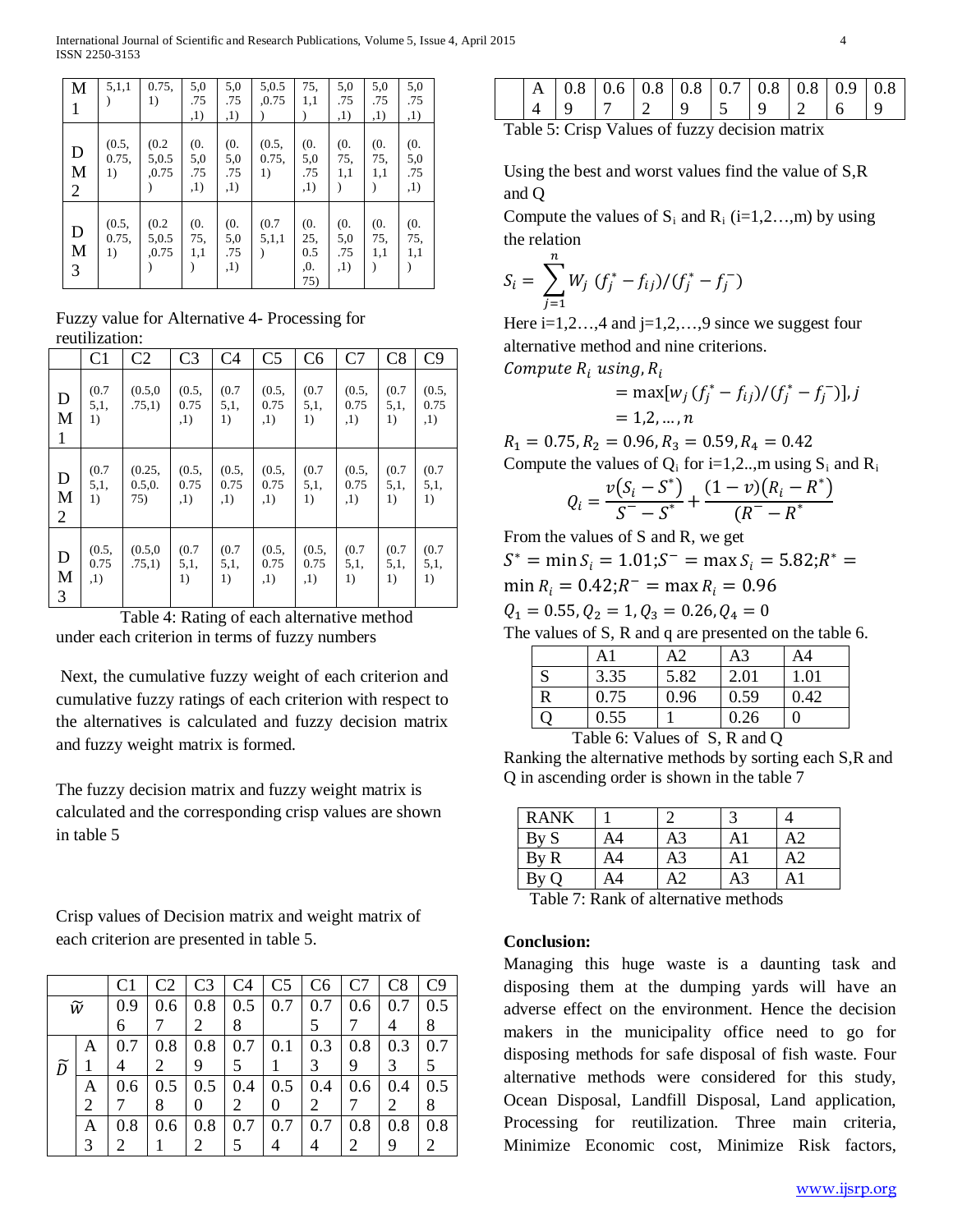International Journal of Scientific and Research Publications, Volume 5, Issue 4, April 2015 5 ISSN 2250-3153

Maximize technical aspects were identified and nine sub criterions were also considered. Linguistic variables are converted to fuzzy numbers and Multi Criteria Group Decision Making by VIKOR method is followed and it is concluded that the alternative method A4 is preferred by the decision makers as it is best ranked by Q. It is clear that A4 is best ranked by both S and R. A4 is said to be optimal compromise solution since it satisfied the necessary conditions.A4 is said to be a stable alternative since it is best ranked by both S and R. Therefore the fourth alternative method, Processing for Reutilization is preferred by all the three decision makers.

## **Reference:**

[1] Zimmermann, H.J., 1987, "Fuzzy Sets, Decision Making, And Expert Systems", Kluwer, Boston. [2] Bellman, R., And Zadeh, L.A., 1970, "Decision Making In A Fuzzy Environment", Management Science, Vol. 17, No. 4, Pp. 141-164. [3].Baas, S.M., And Kwakernaak, H., 1977, "Rating And Ranking Of Multiple Aspect Alternatives Using Fuzzy Sets", Automatica, Vol. 13, No. 1, Pp. 47-58. [4 ]Fan, Z-P., Ma, J., And Zhang, Q., 2002, "An Approach To Multiple Attribute Decision Making Based On Fuzzy Preference Information On Alternatives", Fuzzy Sets And Systems, Vol. 131, No. 1, Pp.101–106. [5] Pavlou, S. P., & Stansbury, J. S., Risk-Cost Trade Off Considerations For Contaminated Sediment Disposal, Human And Ecological Risk Assessment, 4(4) (1998) 991–1002. [6] Nema A.K. And Gupta, S.K., Optimization Of

Regional Hazardous Waste Management Systems: An Improved Formulation, Waste Management 19 (1999) 441-451.

[7] Insua, D. R., Galleqo, E., Mateos, A., And Rios-Insua, S., Moira: A Decision Support System For Decision Making On Aquatic Ecosystems Contaminated By Radioactive Fallout. Annals Of Operations Research 95(2000) 341–364.

[8]Gallego, E., Jim´Enez, A., Mateos, A., Sazykina, T., & Rios-Insua, S., Application Of Multiattribute Analysis (Maa) To Search For Optimum Remedial Strategies For Contaminated Lakes With The Moira System. Paper Presented At The 11th Annual Meeting Of The International Radiation Protection Association (Madrid, 23–28 May 2004).

[9]Rogers, S. H., Seager,T. P. And Gardner, K.H., Combining Expert Judgement And Stakeholder Values With Promethee: A Case Study In Contaminated Sediments Management, In Comparative Risk Assessment And Environmental Decision Making, Eds. I. Linkov & A. Bakr Ramadan (Kluwer Academic Publishers, Boston, Ma 2004), Pp. 305–322. [10] I. Linkov, F. K. Satterstrom, G. Kiker, T. P. Seager, T. Bridges, K. H. Gardner, S. H. Rogers, D. A. Belluck, And A. Meyer, Multicriteria Decision Analysis: A Comprehensive Decision Approach For Management Of Contaminated Sediments, Risk Analysis, 26(1) (2006) 61-78.

[11] Stansbury, J., Member, P. E., Bogardi, I., & Stakhiv, E. Z., Risk-Cost Optimization Under Uncertainty For Dredged Material Disposal, J. Of Water Resources Planning And Management, 125(6) (1999) 342–351.

[12] I. Khadam And J.J. Kaluarachchi, Applicability Of Risk-Based Management And The Need For Risk-Based Economic Decision Analysis At Hazardous Waste Contaminated Sites, Environment International 29 (2003) 503– 519.

[13] I. Khadam And J.J. Kaluarachchi, Multi-Criteria Decision Analysis With Probabilistic Risk Assessment For The Management Of Contaminated Ground Water, Environmental Impact Assessment Review 23 (2003) 683–721.

[14] S. Opricovic And G.H.Tzeng, Compromise Solution By Mcdm Methods: A Comparative Analysis Of Vikor And Topsis, European J. Of Operational Research 156(2) (2004) 445-455.

[15]Kaya, T. And Kahraman C., 2010, Multicriteria Renewable Energy Planning Using An Integrated Fuzzy Vikor & Ahp Methodology: The Case Of Istanbul, Energy, 35, 2517-2527.

[16] Kaya, T. And Kahraman C., 2011, Fuzzy Multiple Criteria Forestry Decision Making Based On An Integrated Vikor And Ahp Approach, Expert Systems With Applications (Article In Publication).

[17] D. Yong, Plant Location Selection Based On Fuzzy Topsis, International J. Of Advanced anufacturing Technologies, 28 (2006) 839-844.

[18]Seda Uğurlu ,Cengiz Kahraman Fuzzy Multicriteria Risk Assessment For Hazardous Waste Management: The Case Of Istanbul , Journal Of Risk Analysis And Crisis Response, Vol.1, No. 1 (July, 2011).